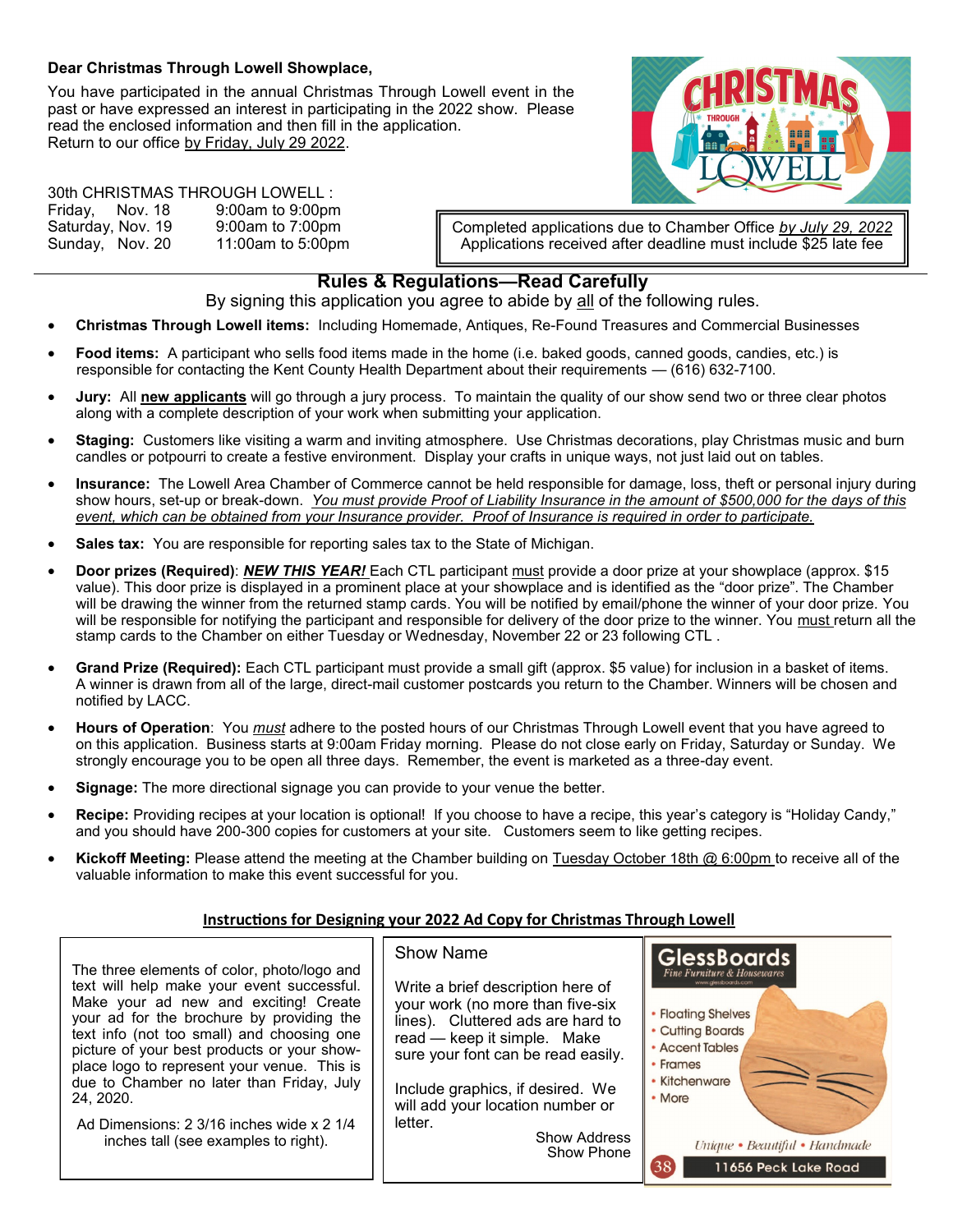| 2022 Christmas Through Lowell Application (vendor location only)                                                                                                                             |                              |
|----------------------------------------------------------------------------------------------------------------------------------------------------------------------------------------------|------------------------------|
|                                                                                                                                                                                              |                              |
|                                                                                                                                                                                              |                              |
|                                                                                                                                                                                              |                              |
|                                                                                                                                                                                              |                              |
|                                                                                                                                                                                              |                              |
| Complete description of exhibit:                                                                                                                                                             |                              |
|                                                                                                                                                                                              |                              |
|                                                                                                                                                                                              |                              |
|                                                                                                                                                                                              |                              |
|                                                                                                                                                                                              |                              |
|                                                                                                                                                                                              |                              |
| Check all that apply:                                                                                                                                                                        |                              |
| $\lfloor$ \$150 - locations with 1-25 vendors                                                                                                                                                |                              |
| \$250 - locations with 51 and more vendors                                                                                                                                                   | 」\$25 LATE FEE after July 20 |
| Our venue will be open the following day(s):                                                                                                                                                 |                              |
| _ Friday    LISaturday    LISunday<br><b>9A-7P</b><br>9A-9P<br>11A-5P                                                                                                                        |                              |
| $\Box$ This is a new show site since last year                                                                                                                                               |                              |
| $\Box$ NEW participant — photos of your craft items are included with application, or I will email j-pegs of my work to<br>info@lowellchamber.org                                            |                              |
| $\Box$ Willing to add vendors to this venue                                                                                                                                                  |                              |
| $\Box$ Map marked with exact venue location (found on back of application form)<br>$\Box$ Have included my \$500,000 proof of active liability insurance copy for November 17, 18 & 19, 2022 |                              |
|                                                                                                                                                                                              |                              |
| Ad/Marketing information - check appropriate choices:<br>$\Box$ Use last year's ad.                                                                                                          |                              |
| □ Ad copy/logo and/or high quality photo to be inserted into the ad is enclosed and also has been emailed to                                                                                 |                              |
| info@lowellchamber.org (see instructions for ad copy on Rules & Regulations page)<br>$\Box$ New camera-ready ad copy has been emailed to $info@$ lowell chamber org.                         |                              |
| (We will send you a proof copy of your ad and map location before it goes to print.)<br>NEW!                                                                                                 |                              |
| $\Box$ Email photos of merchandise/products that will be sold to membersupport@lowellchamber.org for use on social media                                                                     |                              |
| I have read all of the Rules and Regulations and agree to comply with them:                                                                                                                  |                              |
|                                                                                                                                                                                              | Date Signed: _______________ |
| Send all required information to:                                                                                                                                                            |                              |
| LACC, PO Box 224 - Lowell, MI 49331<br>For general questions, email to info@lowellchamber.org or phone 616-897-9161.                                                                         |                              |
|                                                                                                                                                                                              |                              |
| AVOID A \$25 LATE FEE: APPLICATION DEADLINE IS FRIDAY, JULY 29, 2022 - 4:00PM.                                                                                                               |                              |
|                                                                                                                                                                                              |                              |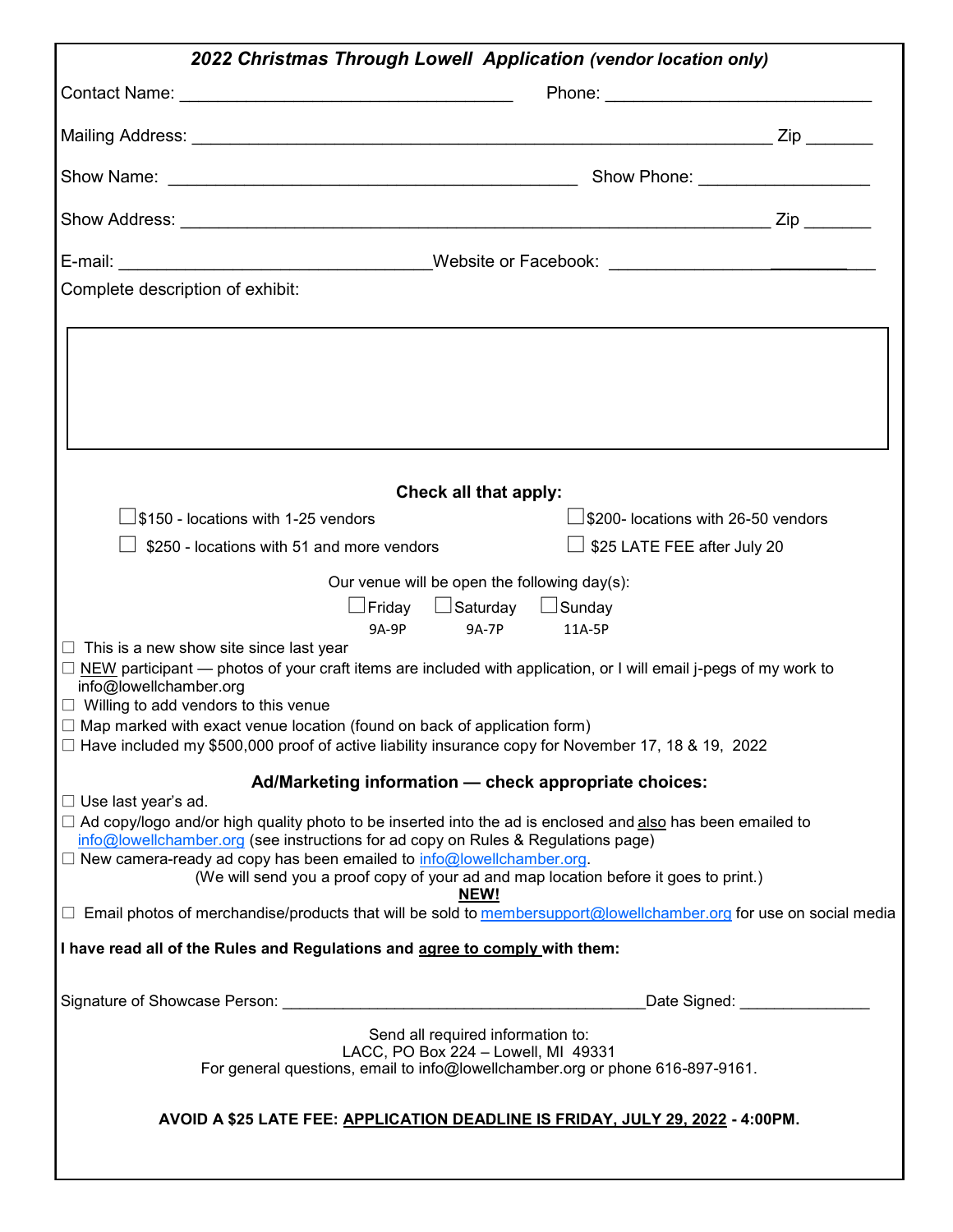